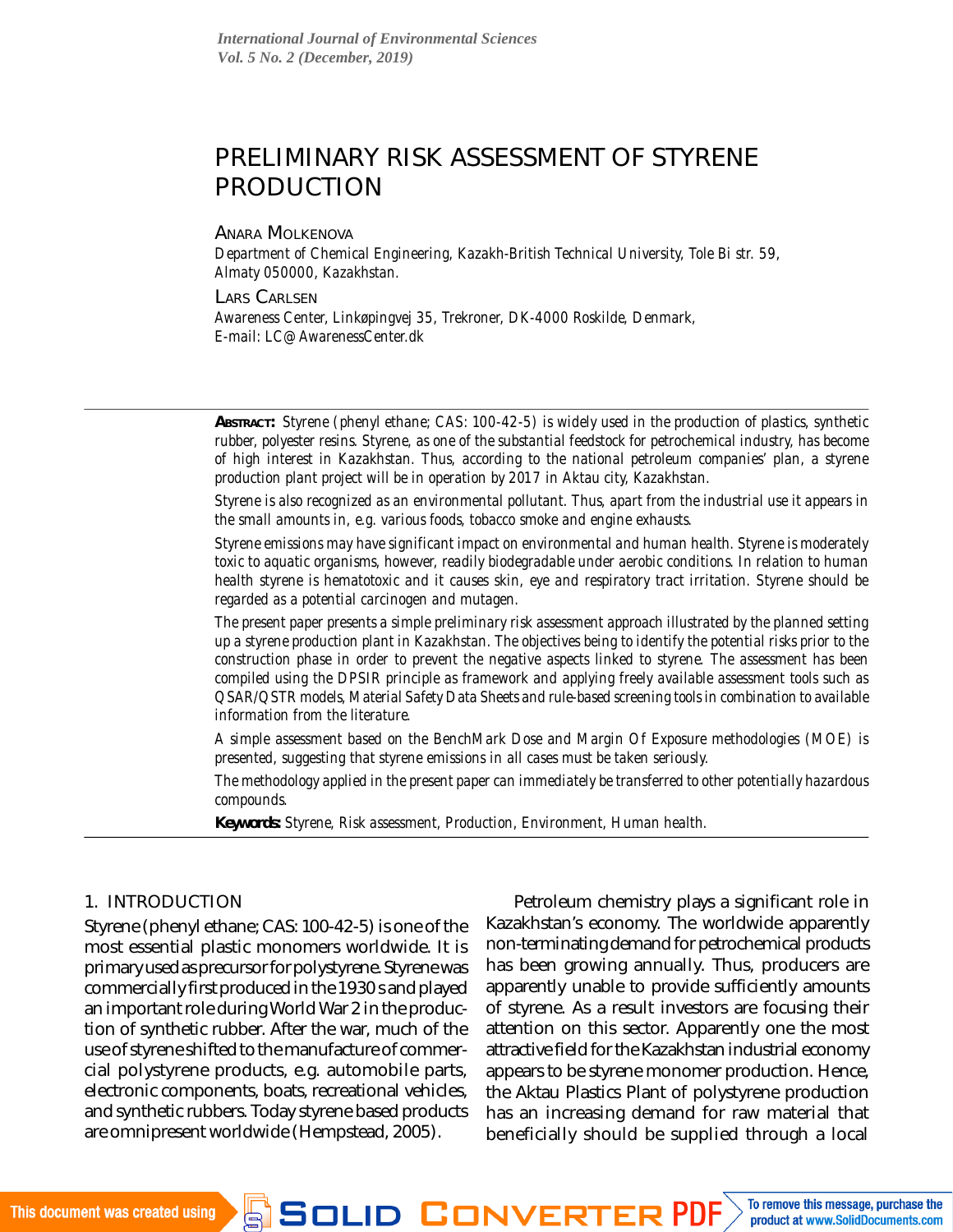production. Scrutinizing the world's demand of petrochemical products shows that setting up local production facilities to produce ethylene, polyethylene, polypropylene, styrene, polystyrene, ethylene glycol and benzene apparently would be beneficial for Kazakhstan (KIBM, 2006).

As far as the Kazakhstan economy is concerned, there are several positive options, which can be exemplified through free supplying feedstock to the current and future refining plants, as a result *a priori* may lead to significant development in the area of petrochemistry.

The objective with the present study is to carry out a preliminary risk assessment of the planned styrene production, which is foreseen to be in operation in 2017 by KazMunaiGas (KIBM, 2006). Thus, we have an opportunity to assess and predict the possible risks that Kazakhstan might be confronted with in this context as possible accidental and/or deliberate emissions of styrene to the environment may have adverse effects both on the environmental and human health. In the present paper we focus on the possible adverse impacts of styrene on the environment and human health based on literature studies as well as QSAR/QSTR studies. The assessment has been carried out applying the DPSIR framework (Kristensen, 2004).

### 2. METHODS

The DPSIR (Driving forces, Pressures, State, Impacts, Responses) framework (Kristensen, 2004) takes into account a chain of past and present situations as well as suggests future activities as responses aiming at improving the environmental health.

# 2.1 Driving Forces

The driving forces are centered on economic sectors and human activities, i.e. activities in the society that directly or indirectly are causing the pressures on the environment. Roughly speaking the driving forces can be classified as those creating the nuisance and those consuming resources. Thus, in broad terms driving forces comprise population, economy, land use and societal development. More specific examples of driving forces comprise manufacturing and Industry, energy production, transport systems, agricultural activities, fisheries, households and consumers and waste treatment, the list by no means being exhaustive. In sum driving forces can be regarded as 'needs' for individuals, industry or society.

### 2.2 Pressures

The impacts (pressures) on the environment develop from the human activities that are associated with meeting the above mentioned 'needs' (driving forces). Thus, the pressures are results of production or consumption processes, such as non-sustainable use of resources, changes in land use, and direct and indirect emissions of chemicals, waste, etc. to air, water and soil.

### 2.3 State

The state refers to the environmental and human health as a result of the pressures. Hence, the state comprises a combination the physical, chemical and biological quality of the various environmental compartments, i.e. soil, water and air, as well as their mutual interplay with respect to, e.g. the biodiversity, vegetation water and soil organisms within a specific ecosystem, a specific type of landscape, a given population, etc.

### 2.4 Impacts

The impacts refer to environmental and economic factors. Thus, the possible changes in the physical, chemical or biological states may unambiguously cause impacts on the environmental and human health, e.g. as a result of increasing concentrations of hazardous chemicals in the environment and eventually on both the economic and social performance of society.

Ultimately the impacts focus on changes in the human welfare comprising both physical and mental health as a result in changes in the quality, e.g. state, of the environment. However, also the possible changes in the environmental health due to changes in the physical, chemical and/or biological state may be covered here.

### 2.5 Responses

The responses comprise *a priori* the reactions by authorities, regulators or society in general to the changes induced through the other element in the DPSIR chain. Thus, responses could comprise both passive and active measures. Hence a passive measure, relating to driving forces could be initiatives, to change people's transport pattern from private cars to public transportation by making zones where private cars are not allowed, whereas an active measure would be an increase of taxes on gasoline to motivate people to use alternative modes of transportation.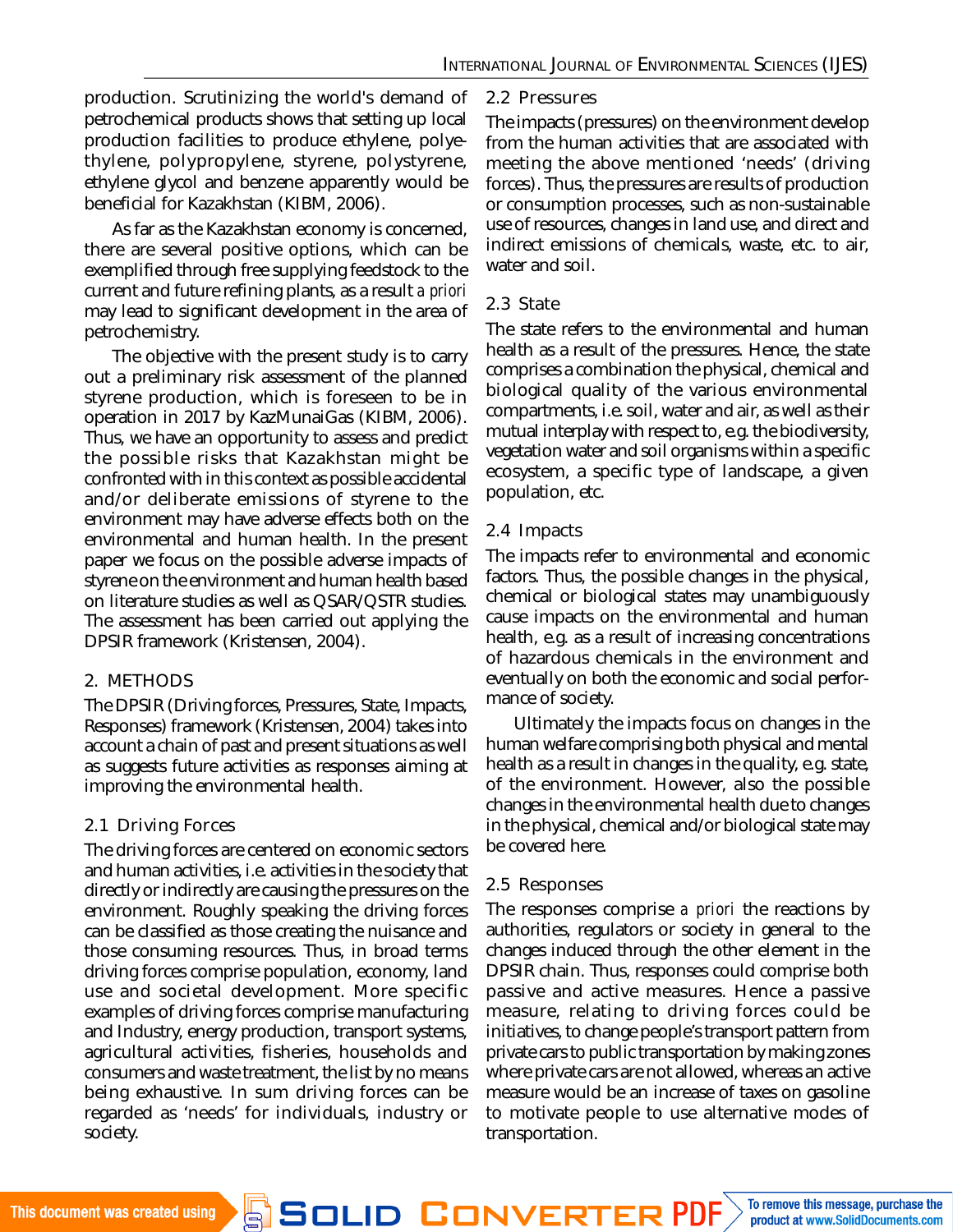#### PRELIMINARY RISK ASSESSMENT OF STYRENE PRODUCTION

Responses related to pressures would be various regulations aiming at a reduction of the emissions of hazardous chemicals to the environment, whereas responses related to state would comprise, e.g. cleaning up or remediation projects of contaminated land.

It is noted, that basically all responses are caused by the impact element. Impacts are results of possible changes in driving forces, pressures and/or state. Obviously, if no changes in these element and thus no chances in impacts, imposing responses as the above mentioned, it cannot be argued. In Fig. 1 the complete DPSIR framework is visualized.



Fig. 1: The Interrelation between the Single Elements in the DPSIR Framework (Adopted from Kristensen, 2004)

#### 2.6 Physico-chemical Data

Physico-chemical end-points are generated through QSAR modelling, the EPI Suite being the primary tool (EPA, 2008a) and compared to experimental data, when available. The single parameters were calculated applying the various submodules of the EPI Suite: WSKOW (water solubility, log SW), KOWWIN (octanol-water partitioning, logKOW), MPBPWIN (vapour pressure, logVP), HENRY (Henry's Law constants, logHLC), AEROWIN (sorption to atmospheric particulates) and PCKO-CWIN (Sorption to organic carbon, logKOC). The log KOW values generated in this way are subsequently used to generate bioconcentration factors (log BCF) calculated by the submodule BCF program. Substances exhibiting log BCF values of > 3.0, but < 3.70 are assigned a medium bioconcentration potential whereas substances with log BCF > 3.70 were assigned a high bioconcentration potential. (EPA, 1999). Substances with log BCF < 3.0 were regarded as non-bioaccumulating.

2.7 Environmental Persistence

Through the BioWin and BioHCWin modules (EPA, 2008a) the persistence of styrene in the environment was predicted. The submodules BDP1 and 2 indicate if the compound is readily or non-readily biodegradable, whereas the submodule BDP3 provides estimates of the environmental biodegradation rate by calculating the degradation probabilities. The lower the probability the higher the persistence. Eventually BDP3 returns the biodegradation potential as hours, hours to days, days, days to weeks, weeks, weeks to months and months, respectively, depending on the approximate amount of time needed for a "complete" biodegradation (EPA, 2008a; Walker and Carlsen, 2002).

| BDP3            | Predicted half-lives (days) |
|-----------------|-----------------------------|
| <b>Hours</b>    | 0.17                        |
| Hours to Days   | 1.25                        |
| Days            | 2.33                        |
| Days to Weeks   | 8.67                        |
| Weeks           | 15                          |
| Weeks to Months | 37.5                        |
| <b>Months</b>   | 60                          |
| Recalcitrant    | 180                         |

Substances with half lives > 180 days are assigned high persistence potential, the corresponding *BDP3* value being < 1.75, whereas substances a half-life in the predominant compartment of  $\geq 60$  and  $\leq 180$ days are assigned medium persistence potential, the corresponding *BDP3* value being > 1.75 and < 2.0 (Walker and Carlsen, 2002).

The fate in the aquatic media was, in addition to the biodegradation estimated as the potential for volatilization from water. In the present study volatilization from rivers (water depth 1m, wind velocity 5 m/s and current velocity 1 m/s) and from lakes (water depth 1 m, wind velocity 0.5 m/s and current velocity 0.05 m/s) was calculated using the WVOLWin module in EPI Suite (EPA, 2008a). Finally the Mackay's Level 3 Fugacity Model was used to estimate the fate of emitted styrene from the production plant (EPA, 2008a).

#### 2.8 HARVARD CENTER OF RISK ANALYSIS

Material from the Harvard Center of Risk Analysis (HCRA) (Cohen, 2002) has been included as an integrated part of the present study. A panel of independent experts evaluated the risk to workers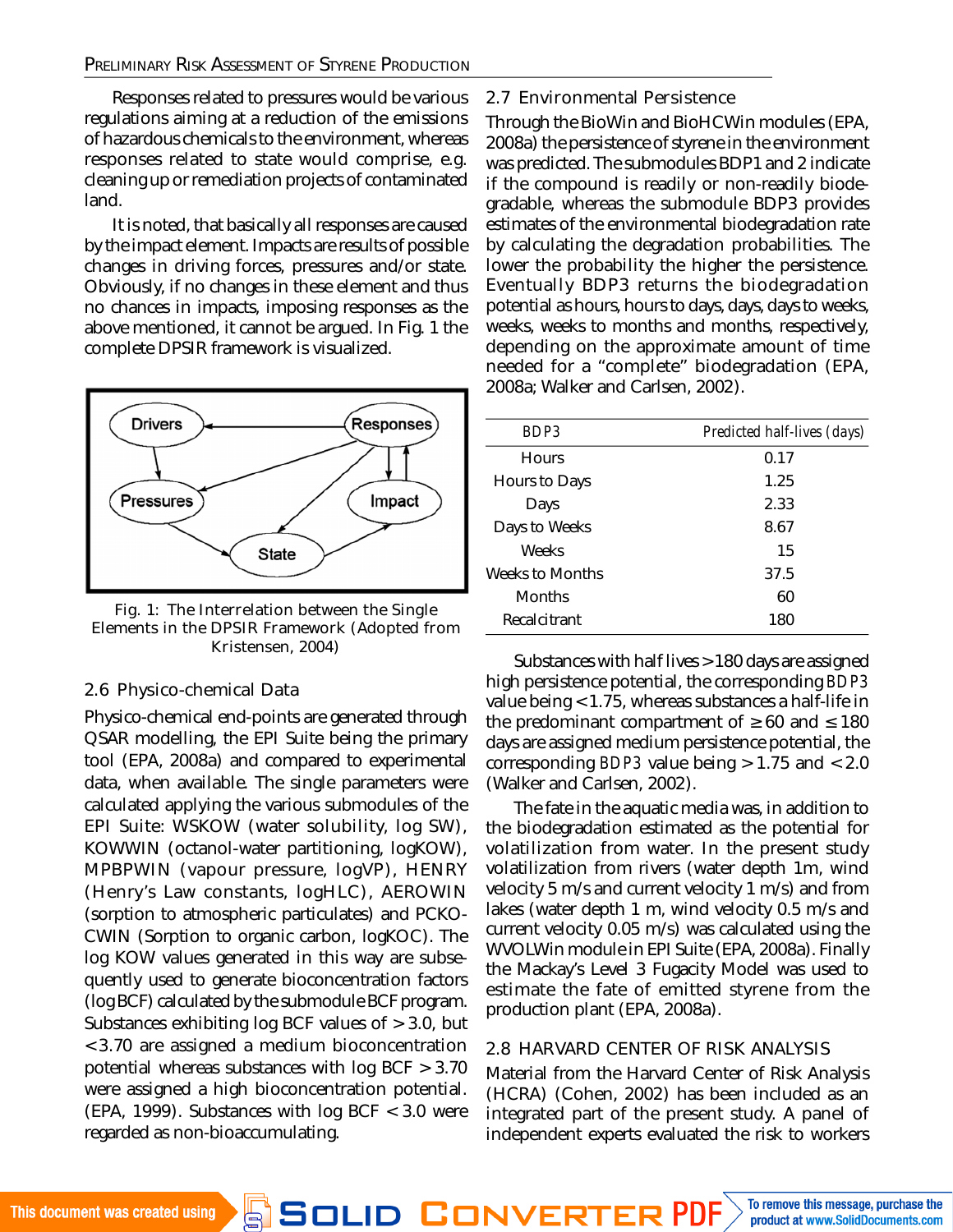and the public from styrene exposure. Styrene impact on mice and rat was tested. In addition extensive studies of occupationally exposed populations were conducted to elucidate the possible carcinogenicity of styrene to humans. Additional studies assessed the exposure studying the concentrations of styrene in air and in blood.

## 2.9 Material Safety Data Sheets

The Material Safety Data Sheet for styrene (MSDS) was included in the study as part of developing a possible prevention strategy.

As a supplement to the data available from HCRA and the MSDS we applied QSAR/QSTR methodology to calculate physic-chemical parameters as well as to predict possible environmental and human toxicological characteristics of styrene.

# 2.10 Environmental Toxicity

Environmental toxicities of styrene were obtained by (EPA, 1994; 2009) that calculates the toxicity of styrene discharged into water. Both acute (shortterm) toxicities and chronic (long-term or delayed) toxicities are calculated by ECOSAR, the calculations being based on the octanol-water partitioning (logKOW). ECOSAR can run independently or as an integrated part of the EPI Suite.

ECOSAR returns the acute as well as chronic toxicities to fish (both fresh and saltwater), water fleas (daphnids), and green algae as well as to earthworms. The acute toxicities are calculated as LC50 values.

The absorption, distribution, metabolism and excretion features of styrene were addressed by ADME Boxes (Pharma Algorithms). The toxicological effects were derived by ToxBoxes (Pharma Algorithms) and by PASS (PASS1).

### 2.11 Absorption, Distribution, Metabolism and Excretion (ADME)

Predictions for the absorption, distribution, metabolism and excretion (ADME) and Toxicology of styrene were obtained using the freely and commercially available in silico expert systems, i.e. the web version of the ADME Boxes software (Pharma Algorithms) based on ADME Boxes ver. 3.5. ADME Boxes is modulized software that allows calculation of selected physico-chemical data, oral bioavailability (human), human intestinal absorption, transport, distribution including volume of distribution and plasma bound fraction based on the chemical structure. The software modules are based on exacting data analyses and expert models for calculating the vital properties.

# 2.12 ToxBoxes

Acute toxicity of styrene towards mouse and rat as well as the probability of adverse organ specific health effects affecting the blood, the cardiovascularand gastrointestinal systems, the kidneys, the liver and the lungs, respectively and a positive response in an Ames test is derived using the web version of the ToxBoxes software (Pharma Algorithms) based on ToxBoxes ver. 2.0. ToxBoxes is a modulized software that allows calculation of toxic effects of molecules solely from the chemical structure (SMILES notation) in combination with expertise in organic chemistry and toxicology.

### 2.13 Prediction of Activity Spectra for Substances (PASS)

The computer program PASS (Prediction of Activity Spectra for Substances) developed by the Academy of Medical Sciences, Moscow, predicts the biological activity for a compound on the basis of its structural formula (PASS1).

In the present study the PASS internet version has been applied that allows the prediction of 3678 pharmacological effects as well as mechanisms of action (PASS2). The present study focuses on carcinogenicity, mutagenicity, teratogenicity and embryotoxicity. In the case of carcinogenicity the highest value obtained (male/female mice, male/ female rats) were applied as a conservative measure.

# 3. RESULTS AND DISCUSSION

The DPSIR model (Kristensen, 2004) as framework for an integrated assessment, in the present case of the planned production of styrene constitutes an advantageous tool to elucidate the causality of the links between the single elements as illustrated by the arrows in Fig. 1. It must be emphasized that the present study focus on the external environment and does not aim at a closer discussion of the working environment, which obviously has to be taken care of as an integrated part of the construction, and later production phase.

# 3.1 Driving Forces

As made obvious in the introduction major economic interests are in plays when discussing the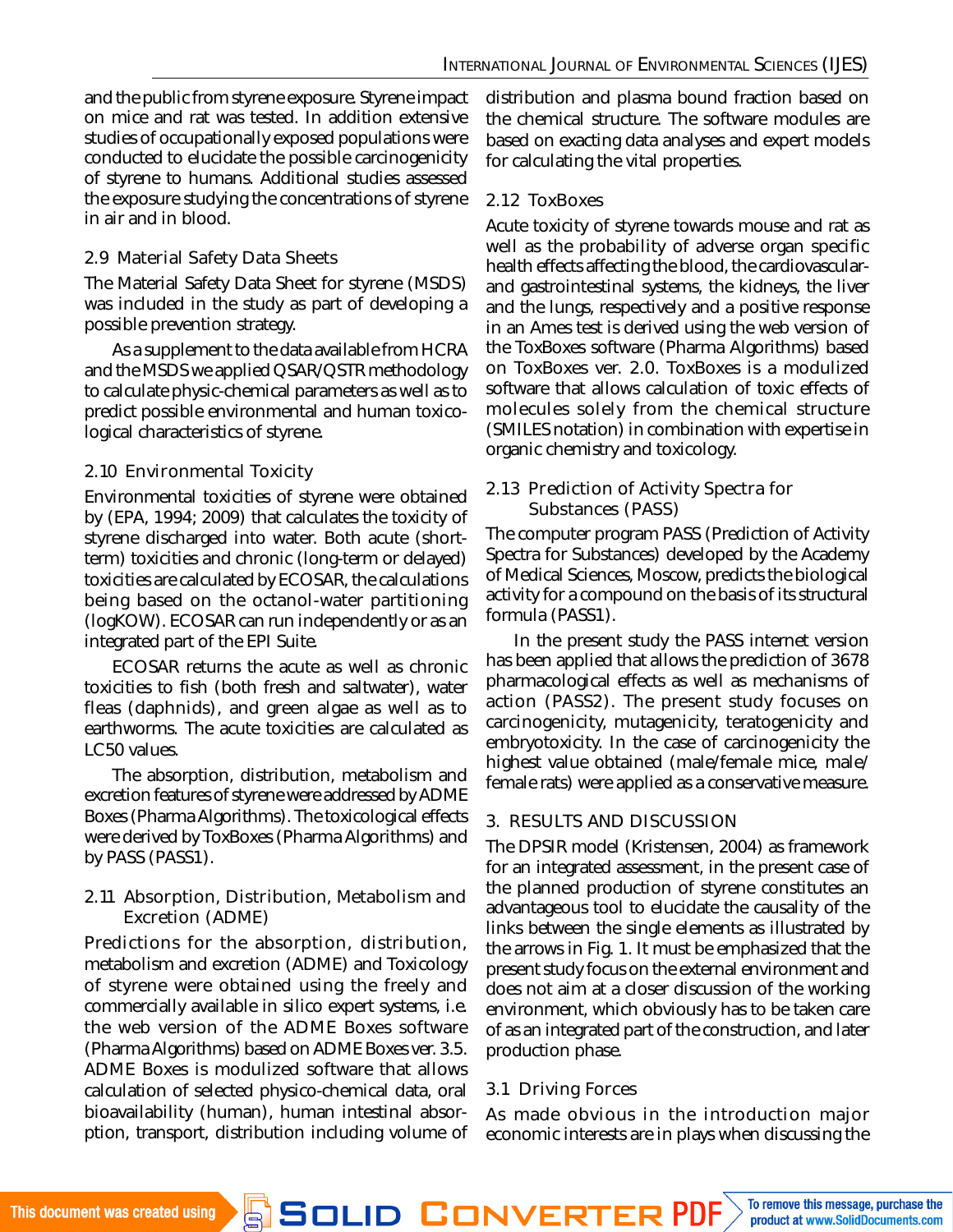planned production of styrene in Kazakhstan, these interests constituting the driving forces.

Obviously the driving forces are the most fundamental in the assessment as these activities are the actual source of the environmental, and thus eventually human health problems and a possible removal of these activities will unambiguously diminish or, in the long run possible eliminate the problems. However, a deeper discussion on the driving forces is outside the scope of the present paper.

#### 3.2 Pressures

In the case of the planned production of styrene the pressure to the surrounding environment appears to be almost exclusively of chemical nature, i.e. deliberately or accidental emissions of styrene from the plant to the environment. Hence, in order to diminish the pressure due to styrene emissions, it appears evident that threshold values have to be set up for the possible deliberate emission (cf. Section 3.5).

### 3.3 State

As the production of styrene for the time being is only on the drawing board, it is for now not possible to elucidate the state of the environment further in this connection. However, it is strongly emphasized, that before starting the production a monitoring program should be set up and possible background concentrations must be determined (cf. the discussion in Section 3.5).

### 3.4 Impacts

The possible impact of styrene emitted from the planned production plant as well as from the plants for further processing of styrene, e.g. polystyrene production, towards both the environment and to the surrounding population has to be evaluated in order eventually to assess the potential risk associated with the production.

### *3.4.1 Physico-chemical Data*

Styrene is a viscous, highly flammable liquid (Class 3 according to the Materials Safety Data Sheet (MSDS)) used worldwide in the production of polymers, which are incorporated into products such as rubber, plastic, insulation, fiberglass, pipes, automobile parts, food containers, and carpet backing, etc. The physico-chemical characteristics of styrene are well documented (cf. Table 1). For comparison also QSAR generated data are shown. The correspondence between the experimentally and theoretically data is striking.

|                                                | Table 1 |  |  |
|------------------------------------------------|---------|--|--|
| Physico Chemical Data for Styrene (EPA, 2008a) |         |  |  |

| Endpoint                                                   | Experimental<br>value       | <b>EPI Suite</b><br>derived value |  |
|------------------------------------------------------------|-----------------------------|-----------------------------------|--|
| Water solubility (log $C_{W}$ )                            | 2.49 mg/L                   | $2.54$ mg/L                       |  |
| Octanol-Water partitioning<br>$(log K_{\text{OM}})$        | 2.95                        | 2.90                              |  |
| Octanol-Air partitioning<br>$(\log K_{\Omega_{\rm A}})$    |                             | 3.90                              |  |
| Water-Organic carbon<br>partitioning (log $K_{\alpha c}$ ) | 2.96                        | 2.65                              |  |
| Henry's Law Constant                                       |                             |                                   |  |
| (HLC)                                                      | 279 Pa-m <sup>3</sup> /mole | 285 Pa-m <sup>3</sup> /           |  |
|                                                            |                             | mole <sup>a</sup>                 |  |
| Vapor pressure (VP)                                        | 853 Pa                      | 887 Pa                            |  |
| Bioconcentration<br>Factor (log BCF)                       | 1.13                        | 1.61                              |  |

a group estimate.

### *3.4.2 Environmental Toxicities*

In Table 2 the calculated environmental toxicities towards a variety of aquatic organisms are depicted as derived applying the ECOSAR software (EPA, 1994; 2009).

| Table 2                                           |
|---------------------------------------------------|
| ECOSAR (EPA, 1994; 2009) Derived Ecotoxicity Data |
| for Styrene (Class: Neutral Organics)             |

| Species           | Test time | Endpoint    | Value (mg/L) |
|-------------------|-----------|-------------|--------------|
|                   |           |             |              |
| Fish              | 96 hrs    | LC50        | 13.09        |
| Fish              | 14 days   | LC50        | 13.43        |
| Fish              | 30 days   | Chronic     | 1.45         |
| Fish (salt water) | 96 hrs    | LC50        | 17.01        |
| Fish (salt water) |           | Chronic     | 3.19         |
| Daphnid           | 48 hrs    | LC50        | 8.43         |
| Daphnid           |           | Chronic     | 1.13         |
| Green Algae       | 96 hrs    | EC50        | 5.90         |
| Green Algae       |           | Chronic     | 2.62         |
| Mysid Shrimp      | 96 hrs    | <b>LC50</b> | 6.90         |
| Mysid Shrimp      |           |             |              |
| (salt water)      |           | Chronic     | 0.46         |
| Earthworm         | 14 days   | LC50        | 146.24       |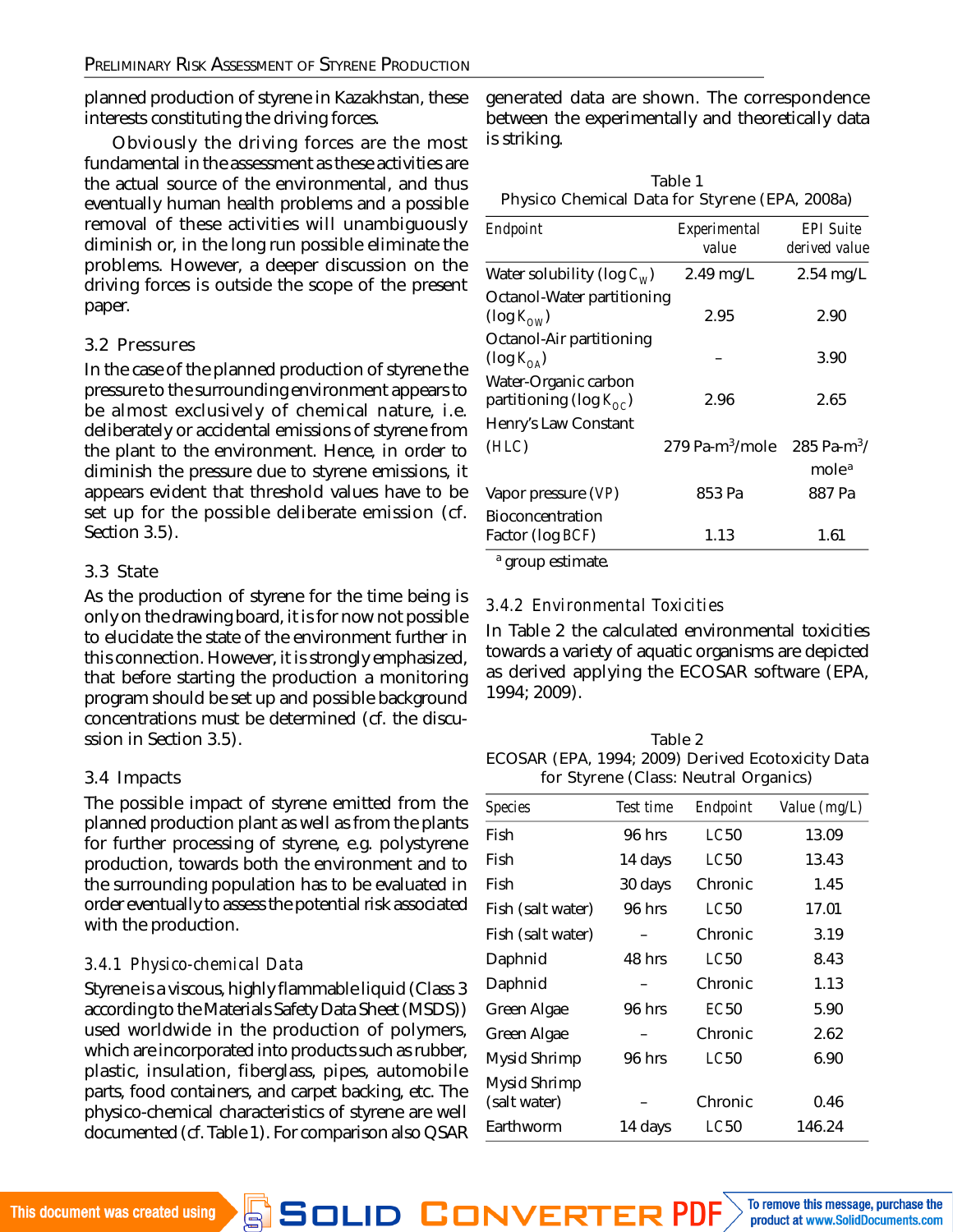### *3.4.3 PBT Characteristics*

In connection to an environmental risk assessment the PBT (Persistence, Bioacumulation, Toxicity) characteristics are of importance (EC, 2006). However, from the above tables it is immediate clear that styrene should not be classified as a PBT compounds.

The possible persistence in the environment identified applying the BioWin and AOP modules of the EPI Suite (EPA, 2008a). Based on these calculations, it can be concluded, that styrene is fairly rapidly biodegraded (apparently within a week) under aerobic conditions. Applying the BioHCWin module the half life was calculated to be 3.9 days. Under anaerobic conditions styrene apparently is only slowly degraded. The overall conclusion of the BioWin calculations were the styrene should not be regarded as readily biodegradable (EPA, 2008a).

*A priori* strong sorption to organic carbon may be expected to increase the environmental persistence. However, the log  $K_{\Omega}$  value of 2.96 (Table 1) does not justify the assumption of an increased persistence due to sorption.

On the other hand, the moderate vapor pressure (Table 1) suggests that styrene may to a certain extent evaporate from dry polluted soils. Likewise the relative low solubility combined with the moderate Henry's Law Constant (Table 1) suggest only a minor evaporation from water and thus from moist soils as well, the calculated air-water partitioning coefficient, log K<sub>AW</sub>, being calculated to -0.95 (EPA, 2008a).

In air the predominant degradation pathway apparently is the reaction with hydroxyl radicals. The rate constant was calculated to be 28.1  $\times$  10<sup>–12</sup> cm $^{3}\prime$ day (experimental value: 58x10-12 cm3/day) the corresponding half life being estimated to be 4.56 hrs.

The bioconcentration factor, log BCF, equals 1.6 indicates that the compound is not bioaccumulating to any significant extent and only moderate toxicities to aquatic organisms are predicted, apart from the case of Mysid Shrimp (SW) where a chronic value of 0.46 mg/L was predicted (Table 2).

### *3.4.4 Compartmental Distribution*

The compartmental distribution of styrene, deliberately or accidentally emitted to the environment was estimated using the Mackay Level 3 fugacity model (MacKay, 2001) that is an integrated part of the EPI Suite (EPA, 2008a). In the case of a styrene production plant the most probable release scenarios will be release to the air. In Table 3 the calculated distributions are given following a 1000 kg/hr emission of styrene to the air. The overall persistence time of styrene was calculated to be 4.6 hrs. This figure results from a 4.82 hrs persistence due to reaction (95.5%) and 102 hrs due to advection (4.52%), respectively.

| Table 3                                            |
|----------------------------------------------------|
| Compartmental Distribution and Removal             |
| According to the MacKay Level 3 Fugacity Model for |
| Emissions to Air, Soil and Water of 1000, 0 and    |
| 0 kg/hr, Respectively (EPA, 2008a)                 |

| Compartment | Compartmental<br>distribution (%) | Removal by<br>reaction<br>(kg/hr) | Removal by<br>advection<br>(kg/hr) |
|-------------|-----------------------------------|-----------------------------------|------------------------------------|
| Air         | 98.3                              | 955                               | 45.2                               |
| Water       | 0.773                             | 0.0684                            | 0.0356                             |
| Soil        | 0.992                             | 0.0408                            |                                    |
| Sediment    | 0.138                             | 0.00014                           | $1.27 \times 10^{-5}$              |

'Based on the results given in Table 3 it can be concluded that, not surprisingly taken the emission pathway as well the relative high vapor pressure into account that the main part of the styrene will be found in the air. Further it is evident that the above discussed reaction mechanism, e.g. the degradation in air, is the main process for removal of styrene from the air compartment as only minor amounts are seen to be removed by advection.

It is, however, also clear that even though the overall residence time is rather low, 4.6 hrs, it is crucial to limit emissions of styrene, deliberate and/ or accidental as even within this short time period residential areas in the near vicinity may be reached by the plume, cf. the discussion about margin of exposure values (MOE) below.

### *3.4.5 Environmental Risk Assessment*

Obviously, the yearly production of styrene plays an important role in assessing the actual risk of the production scenario. To carry out a complete environmental risk assessment, which may be done applying the EUSES concept (RIVM, 2004) is a major task. Thus, EUSES requires more than 450 input parameters, more than 950 connection between input parameters and more than 130 default values, selection of one 4 main categories, one of 15 industry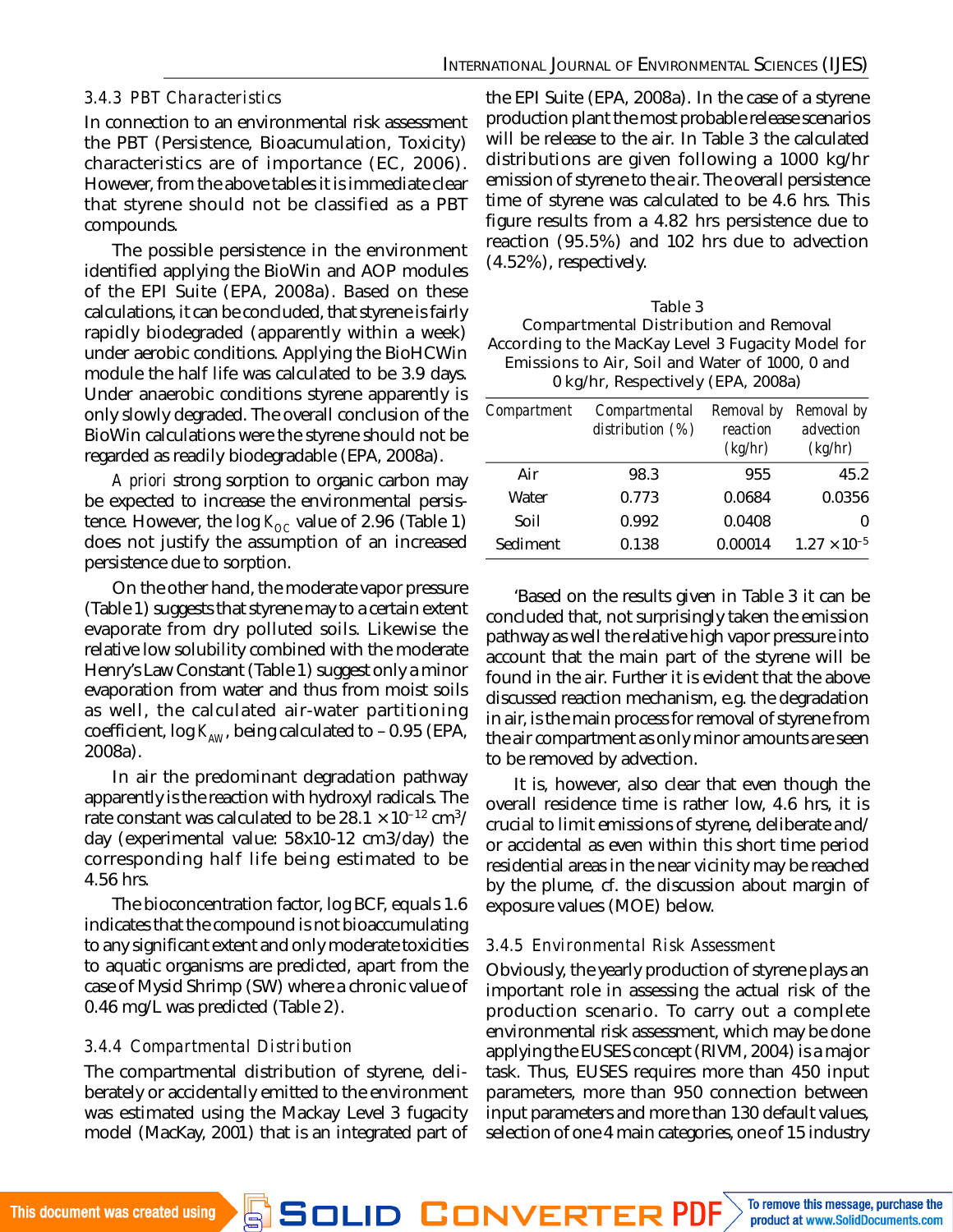categories and one of 55 use categories (Berding et al., 1999). However, in their paper from 2005 Verdonck et. al. (2005) reported a simple rule-based screening tool derived from EUSES based on biodegradability, log  $K_{\text{OM}}$ , and log VP as the key parameters in combination with the release scenario, tonnage and ecotoxicity expressed as the Predicted No Effect Concentration (*PNEC*) value. The maximum Risk Characterization Ratio, RCR<sub>max</sub>, was eventually calculated based on the formula.

$$
RCR_{\text{max},\text{tonnage},\text{PNEC}}
$$

$$
= \frac{RCR_{\text{max, lookuptable}} \cdot 1 \mu g / L}{1 \text{tonne} / \text{year}} \cdot \frac{\text{tonnage (tonne} / \text{year})}{\text{PNEC (µg} / L)}
$$

where *RCRmax, tonnage, PNEC* is the maximum *RCR* value for the given production volume, *L*, and the actual PNEC value of the substance under investigation. *RCRmax, lookuptable* is retrieved from a so-called lookup table that has been generated statistically. For details the reader is referred to the paper by Verdonck et al. (2005).

In the case of styrene the log K<sub>ow</sub> and the log VP values are found to be 2.95 and 2.93, respectively and the compounds is found to be readily biodegradable. Based on the calculated ecotoxicities (Table 2) it appears reasonable to assign a conservative PNEC value for styrene to 1 µg/*L*, corresponding to the application of an assessment factor of 1000 (Zeeman and Gilford, 1993). Hence, from the lookup table (Verdonck et al., 2005) we derive a *RCRmax, lookuptable* to 2.12 using the 95th percentile. Consequently we get *RCRmax, tonnage, PNEC* = 2.12 × *L*, i.e. if the yearly production of styrene will be, e.g. 100,000 tonnes the maximum risk characterization coefficient, *RCRmax, tonnage, PNEC*, will be 2,120,000 strongly suggesting that a more thorough environmental risk assessment is needed.

### *3.4.6 Human Health Impact*

Turning to the possible impact by styrene on the human health we unambiguously acknowledge the comprehensive literature available on styrene. However, the present paper is not an attempt to review all available material but merely to look at available summaries and recommendations and to further qualify the discussion based on appropriate QSAR/QSTR generated data. Hence, in the present paper we take our starting point in the work carried out by the Harvard Center of Risk Analysis (HCRA) (Cohen, 2002) and what is summarized in the Material Safety Data Sheet (MSDS) for styrene (MSDS) as well in the ASTDR toxicological profile of styrene (ASTDR).

Airborne styrene exposure originates from industrial activities and motor vehicle exhaust, with typical ambient concentrations reaching around 1 part per billion (ppb). For smokers, the dominant source of inhaled styrene is through smoking cigarettes, which may increase the average exposures for these individuals up to 6 ppb. Further, the panel estimated (Cohen, 2002) that a conservative evaluation lead to the conclusion that individuals living close to large styrene manufacturing facilities could be exposed to lifetime average ambient concentrations exceeding 200 ppb.

Dietary exposure may originate from naturally occurring styrene in foods such as strawberries, beef, and spices (Cohen, 2002) and amounts typically to 10ppm (Gold, 1999).

Over the years the occupational exposure to styrene has steadily declined due to improved industrial hygiene and more stringent regulations, but it remains substantially higher than exposure to the general public (Cohen, 2002). As examples can be mentioned the fiberglass-reinforced plastics segment of the styrene industry, where exposures are highest. Here measurements indicate that airborne concentrations today are less than 20 parts per million (ppm) (Cohen, 2002). In other styrene industry segments, exposures are estimated to be as low as 5 ppm or less (Cohen, 2002).

In their study the HCRA summarized data for 3 styrene production plants (Vodicka, 2004). comprising a styrene-exposed group of 86 workers employed in three plants (*A*, *B*, and *C*) located in the same area and a control group of 26 employees of a Regional Hygienic Station (external control; EC) and 16 maintenance workers from plant *B* (plant control; PC). The mean styrene concentration in the workplace air, determined by personal dosimeters in three plants, was  $81.3 \pm 56.3$  mg/m<sup>3</sup> (Table 4).

The corresponding styrene concentrations in blood were on an average found to be 0.56  $\pm$ 0.43 mg/L in the exposed group and 0.07  $\pm$ 0.06 mg/L in the control group, respectively (Table 4). In the control group, styrene concentrations in blood were exclusively recorded among the plant controls, suggesting that low-level, intermittent exposure to styrene might occur among the maintenance workers. Although these workers were not directly involved in the styrene processing,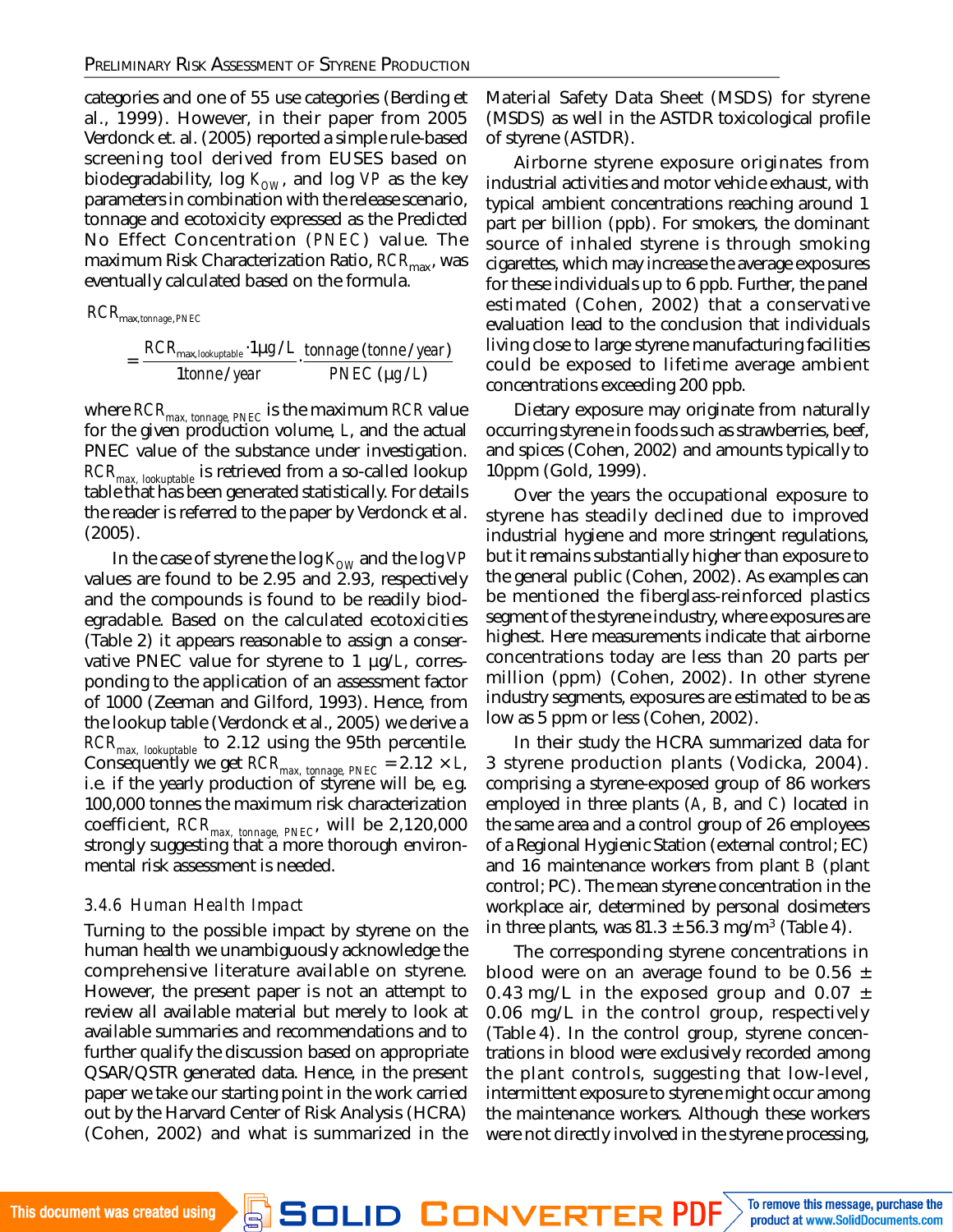| <b>Characteristics</b>                               | All exposed<br>$(n = 86)$        | Plant A<br>$(n = 35)$                                          | Plant B<br>$(n = 31)$           | Plant C<br>$(n = 20)$         | Plant controls<br>$(n = 16)$                       | External controls<br>$(n = 26)$ |
|------------------------------------------------------|----------------------------------|----------------------------------------------------------------|---------------------------------|-------------------------------|----------------------------------------------------|---------------------------------|
| Age Iyears (mean $\pm$ SD)                           | $36, 5 \pm 12, 0$                | $38, 5 \pm 12, 6$                                              | $38, 0 \pm 12, 6$               | $33, 7 \pm 9, 5$              | $48, 5 \pm 7, 6$                                   | $42, 8 \pm 8, 2$                |
| Sex $(F/M)$                                          | 25/61                            | 15/20                                                          | 0/31                            | 10/10                         | 0/16                                               | 20/6                            |
| Smoking habit                                        | 44S/42 NS                        | 15 S/20 NS                                                     | 16 S/15 NS                      | 13 S/7 NS                     | 2 S/14 NS                                          | 5 S/20 NS                       |
| Lifetime no. of cigarettes<br>(mean $\pm$ SD)        | 529                              | 80, 771 ± 76, 59, 583 ± 64, 114, 850 ± 96, 2, 761 ± 45,<br>808 | 236                             | 6420                          | $127,750 \pm 5,$<br>162                            | $85,600 \pm 62,$<br>591         |
| Years of employment<br>$(mean \pm SD)$               | $4, 0 \pm 4, 1$                  | $3, 4 \pm 5, 3$                                                | $5.6 \pm 3.1$                   | $2, 5 \pm 1, 9$               | ND.                                                | ND.                             |
| Workplace styrene exposure<br>$(mg/m3 (mean \pm SD)$ | $81, 3 \pm 56, 3$<br>$(n = 73)$  | 112, $4 \pm 57$ , 5<br>$(n = 29)$                              | $47.1 \pm 41.9$<br>$(n = 27)$   | $82.4 \pm 43.9$<br>$(n = 17)$ | ND.                                                | ND.                             |
| Styrene levels in blood<br>$(mg/L \ (mean \pm SD))$  | 0, $56 \pm 0$ , 43<br>$(n = 78)$ | 0, 71 $\pm$ 0, 47<br>$(n = 34)$                                | 0, $4 \pm 0$ , 31<br>$(n = 27)$ | $(n = 17)$                    | 0, $50 \pm 0$ , 44 0, 07 $\pm$ 0, 06<br>$(n = 10)$ | ND.                             |

Table 4 Some Characteristics of the Studied Population and Indicators of Exposure to Styrene (Vodicka, 2004)

*Abreviations: F*-female, *M*-male, *ND*-not determined, *NS*-Non smokers, *S*-smokers

the possible low-level styrene exposure of this group was further supported by the levels of urinary metabolites.

Unambiguously, the workers in styrene occupational areas are more at risk rather than other population. Further, it became obvious that people, living close to such plants, are comparatively less at risk than styrene workers although they are significantly exposed to risk (Vodicka, 2004).

A strong correlation between external and internal styrene exposure and styrene-specific urinary metabolites is well documented [10]. Thus, in exposed workers, the concentrations of styrene in the air were correlated with those in blood (*R* = 0.817, p < 0.001) (Vodicka, 2001).

Numerous epidemiological studies have evaluated the relationship between styrene and cancer in humans (Norppa, 1997). In the present paper we have considered the material reported by Harvard Center for Risk Analysis (Cohen, 2002) including amounts of styrene being present in air, food, water, consumer products, and waste materials. Mainly styrene is distributed by air. Thus, exposure through inhalation appears as the more important route.

The potential risk for styrene to be carcinogenic to humans were evaluated based on experiments studying mice and rats. These experiments displayed surprisingly that lung tumors were observed in mice but not in rats following long-term exposure (inhalation). Thus, it was established that female and male mice exposed to 20–160 and 40–160 ppm styrene, respectively, had a lung tumor incidence

statistically higher than in the corresponding control group. On the other hand, similar experiment applying rats exposed to styrene concentrations as high as 1,000 ppm did not reveal an elevated incidence of lung tumors or at any other tumor incidences Cohen, 2002).

Effects of repeated styrene exposure observed in the lungs of mice, but not in rats, included focal crowding of bronchiolar cells, bronchiolar epithelial hyperplasia, and bronchiolo-alveolar hyperplasia, which may be responsible for the discrepancy in results (Cohen, 2002). Further, it is noted that the mechanisms of styrene genotoxicity are not fully investigated. However, it can be mentioned that QSAR/QSTR calculations (Pharma Algorithms) indicate that no significant 1st pass metabolism of styrene takes place, possibly associated with the significant binding probably to lipoproteins (predicted to be 78%, the logarithmic binding constant being 3.46). In the present report we shall not discuss the mechanistic aspects further, but just state that this discrepancy makes it increasingly difficult to extrapolate to humans. Thus, experimental results are inconclusive although suggestive for carcinogenic effects by styrene.

Studies have shown that workers in styrene production do display increased incidences of certain cancer forms. However, the studies are not unambiguous as other industrial exposures may have in influence as well (Cohen, 2002). Thus, also based on this, it was concluded that evidence for styrene's carcinogenicity in humans is "suggestive", meaning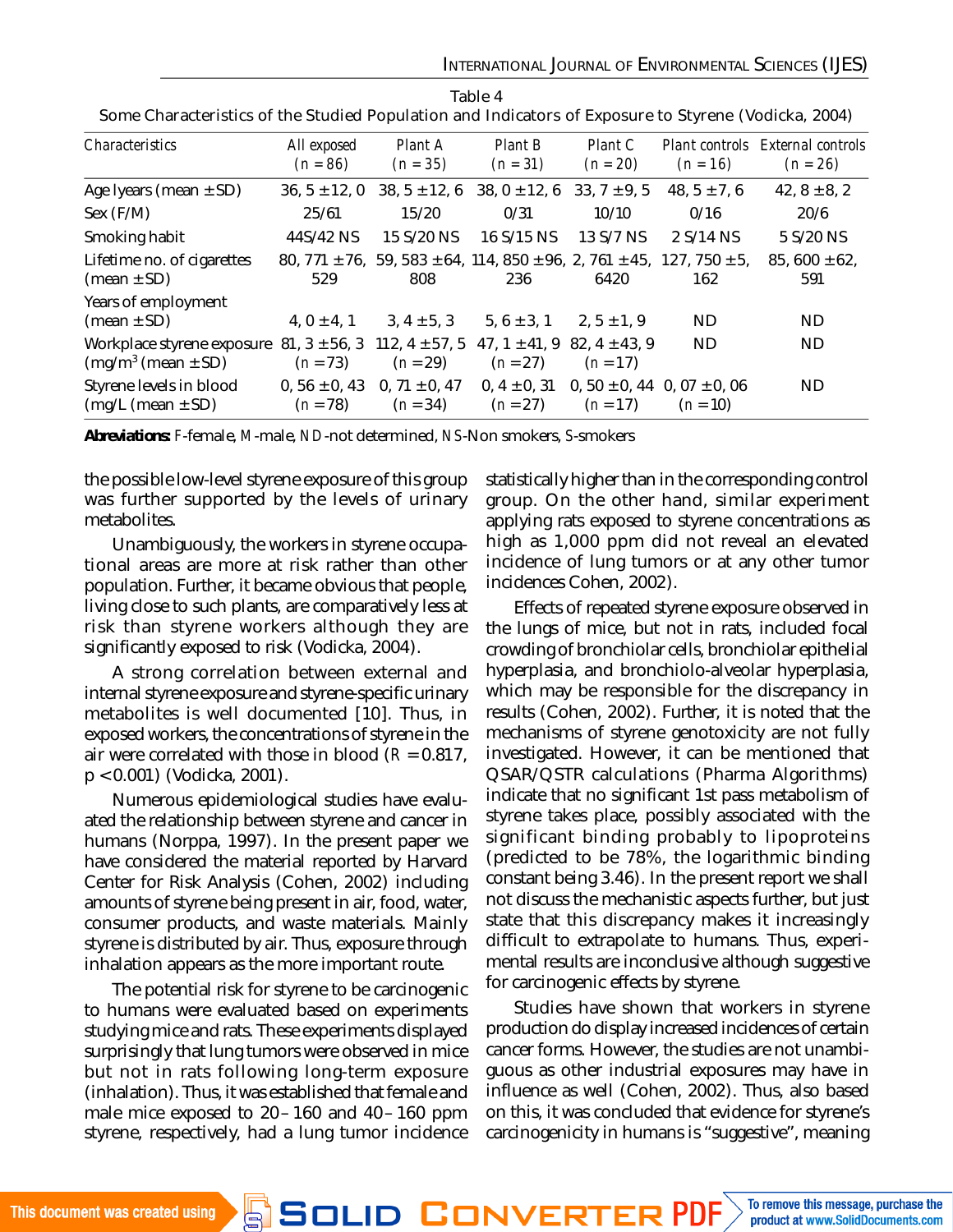that its carcinogenicity cannot be ruled out (Cohen, 2002).

Styrene further gives rise to a series of noncarcinogenic effects such as depression, drowsiness, headaches, disturbance of balance, hearing problems as well as problems with color vision. For further the Material Safety Data Sheet (MSDS), where all these effects have been summarized should be consulted.

#### *3.4.6.1 Quantitative Structure-Activity/Toxicity Relations*

To further substantiate the above considerations we carried out a series of QSAR/QSTR calculations in order possibly to elucidate the toxic potential of styrene.

Styrene is predicted (Pharma Algorithms) to be virtually quantitatively absorbed passively in the human intestine through transcellular absorption, the corresponding absorption rate constant being found to be approx.  $0.1$  min<sup>-1</sup>. There was no indication of active transport across the intestinal barrier (Pharma Algorithms) by the carrier proteins PepT1 (Sadee and Anderle, 2006) or ASBT (Dawson and Rao, 2006).

As mentioned above the major part, approx. 78% of the styrene appears as protein bound, probably to lipoproteins, which leaves a minor part, 22%, as the free species in the systemic circulation. Consequently, styrene may to a certain extent move freely throughout the body and thus travelling in and out of tissues the compounds may perpetrate its biological effects.

It is predicted (Pharma Algorithms) that styrene does not act as neither *P*-glycoprotein inhibitors nor as *P*-glycoprotein substrates. Thus, neither the possible transport to various organs nor the eventual efflux of the substances appears to be mediated by active *P*-glycoprotein transporters.

Experimental studies on the possibly genetoxicity of styrene appear inconclusive and the possibility for styrene to result in a positive Ames test is only 21% (Pharma Algorithms). On the other hand, the possible carcinogenicity of styrene must be taken into account. Thus, it was estimated (PASS1) that the overall probability for styrene to be carcinogenic is approx. 53%, composed by carcinogenic, group 2*A* 47%, carcinogenic, group 2*B* 41% and carcinogenic, group 66%, respectively. The corresponding probabilities for styrene not to exhibit these effects were calculated to be 2, 3, and 1%, respectively. Further, it is worthwhile to note that our calculations (PASS1) nicely mimicked the above mentioned discrepancy between mice and rat. Thus, the probability for styrene to be carcinogenic to female and male mice respectively was predicted to be 55% and 43%, respectively, whereas the analogous value for male rats was determined to be only 38%. The probabilities for not showing these effects were 2, 5 and 8%, respectively.

This series of QSAR/QPSTR calculations (PASS1) further indicated that styrene may be tetratogen (56/6) as well as toxic (cardiotoxic: 46/16; hematotoxic: 97/1; embryotoxic: 55/4), the values given corresponding to the probabilities (in pct.) for exhibiting/not exhibiting the given effect.

Further it was estimated that styrene is skin irritating (high: 49/1; moderate: 87/1) and eye irritating (high: 47/2; weak: 84/1) in nice agreement with the information at the Materials Safety Data Sheet (MSDS).

The probabilities for adverse organ effects appear relative low. Thus, it was calculated that the probabilities for styrene to cause adverse health effects on blood, the cardiovascular system, the gastrointestinal system, kidneys, liver and lungs amounts to 18, 13, 9, 12, and 10%, respectively (Pharma Algorithms), possibly reflecting the sometimes inconclusive experimental studies.

The acute toxicity of styrene is low. Thus, for both intraperitoneal, oral and subcutaneous administration the calculated values are calculated to be above 4–500 mg/kg for both mice and rats in good agreement with experimental data (Pharma Algorithms). Only in the case of intravenous administration (mice) a somewhat lower values (71mg/kg) was calculated. However, this is still a pretty high dose.

### *3.4.6.2 Margin of Exposure*

To determine whether human exposure to styrene is high enough to warrant concern if styrene turns out to be carcinogenic, the panel estimated the "margin of exposure" (*MOE*) for several exposure scenarios. The Margin of Exposure (*MOE*) is expressed as the ratio between the harmfulness of the substance, given as the so-called Bench Mark Dose, BMDL<sub>10</sub>, (EPA, 1995, 2008b; Fitzgerald et al., 2004), which is the value expected to give a rise in cancer incidents by 10%, and the exposure to the toxic chemical (*E<sup>c</sup>* ) (ESFA, 2005).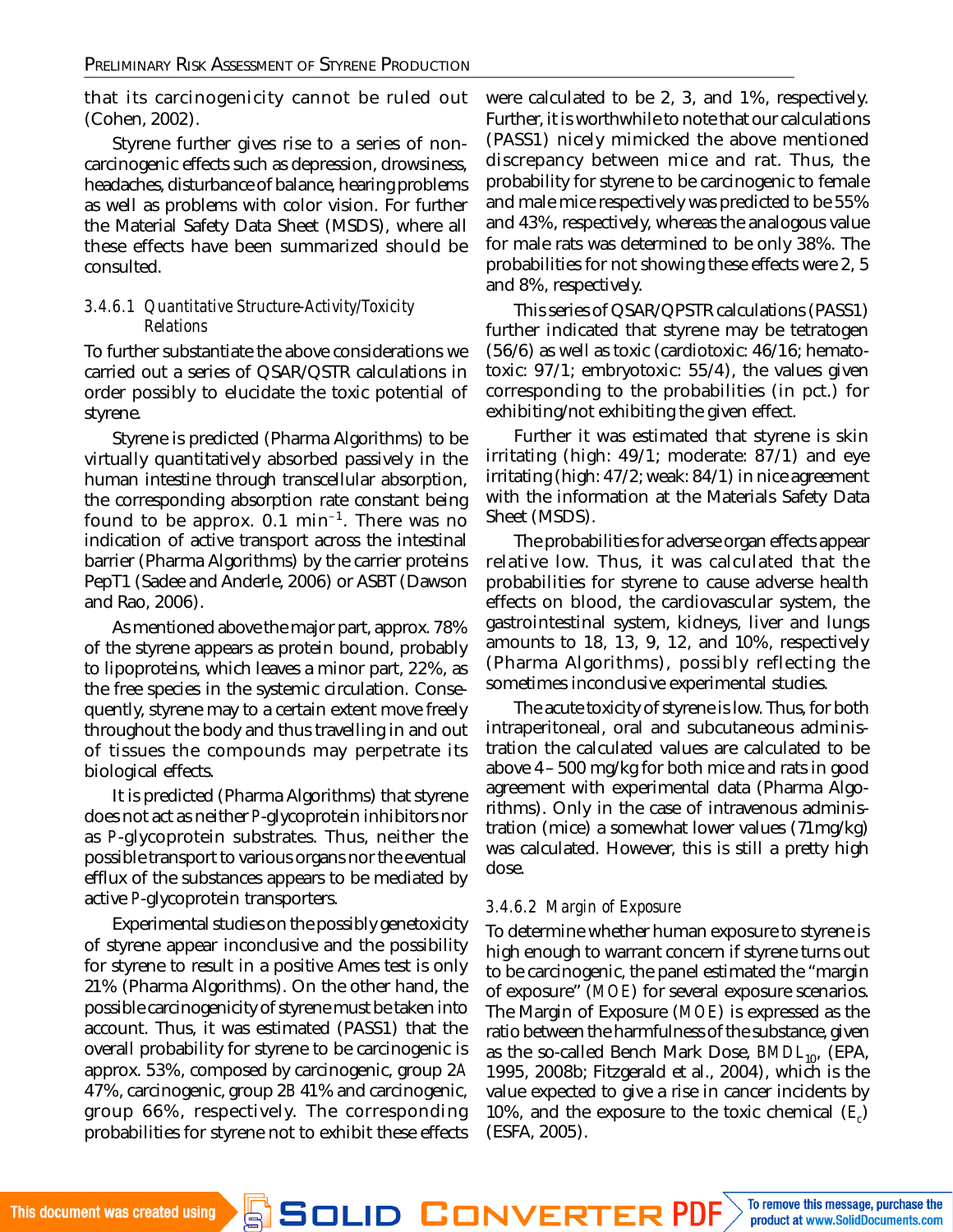$$
MOE = \frac{BMDL_{10}}{E_c}
$$

According to the recommendations of European Food Safety Authority, EFSA, (ESFA, 2005) special precautions and possible actions have to taken in case where substances display a *MOE* < 10.000, whereas substances with a *MOE* > 10.000 can be down-prioritized.

In the case of styrene the experiments on mice were used as background for setting human equivalents. Thus, it was estimated that doses corresponded to atmospheric concentrations between 2–20 ppm would apply (Cohen, 2002). The *MOE*'s calculated based on 3 scenarios applying *BMDL*<sub>10</sub> values of 2, 5 and 20 ppm, respectively, is shown in Table 5 for 4 groups supposed to have average life time exposures of 1, 6, 3, and 220 ppb styrene, respectively.

It is immediately noted that in relation to carcinogenic effects virtually all values are found to be below 10.000, thus calling for immediate concern

| Non-ocupational Margins of Exposure (Cohen, 2002)                                                                                                                          |                                 |                                                                                                                        |                                                   |                                                 |
|----------------------------------------------------------------------------------------------------------------------------------------------------------------------------|---------------------------------|------------------------------------------------------------------------------------------------------------------------|---------------------------------------------------|-------------------------------------------------|
|                                                                                                                                                                            |                                 | Cancer MOE corresponding to a comparison<br>dose producing in estimated 10% increase in<br>mouse lung tumour incidence |                                                   |                                                 |
|                                                                                                                                                                            | Lifetime<br>average<br>exposure | Low-end<br>comparison<br>dose values<br>2 ppm                                                                          | Most likely<br>comparison<br>dose values<br>5 ppm | High-end<br>comparison<br>dose values<br>20 ppm |
| Typical ambient exposure                                                                                                                                                   | 1 ppb                           | 2 0 0 0                                                                                                                | 5 0 0 0                                           | 20 000                                          |
| Exposure to styrene from lifetime smoking                                                                                                                                  | 6 ppb                           | 400                                                                                                                    | 800                                               | 3 0 0 0                                         |
| Living 100 meters from a hypothetical 100,000 pound per<br>year emission facility (high exposure scenario, 95 percentile<br>individually)                                  | 3 ppb                           | 700                                                                                                                    | 2 0 0 0                                           | 7 000                                           |
| Living at the point of greatest exposure in the vicinity of a<br>hypothetical 1 million per year emission facility (high<br>exposure scenario, 95 percentile individually) | 220 ppb                         | 10                                                                                                                     | 20                                                | 100                                             |

Table 5

(ESFA, 2005), whereas in the case of non-carcinogenic effects, only the group living in the direct vicinity of the production plant appears to be in immediate danger.

For non-carcinogenic effects the lowest exposure level at which color vision in workers was affected was established to be 50 ppm (Cohen, 2002), the corresponding MOE's for the 4 groups mentioned in Table 5 being 50.000, 8000, 17.000 and 230, respectively.

### 3.5 Responses

Based on the above discussed studies, even taking uncertainties and low calculated percentages of toxic actions into account, it appears unambiguous that the possible impact of styrene, due to deliberate or accidental release call for attention in order to minimize and possibly eliminate any hazardous influence on the environmental and human health.

Obviously, the main question is emission control and reduction and it appears necessary that this question must be brought into play in all phases of the planning and eventually the construction of the proposed production plant. In this connection it appears mandatory that the authorities set up relevant and appropriate threshold limits both for the work environment and for the external environment in order to prevent hazardous influences of workers, the environment and the neighboring residents.

In addition to this appropriate measures in relation to the personal protection of the workers must be taking, such as skin and eye protection as a minimum as also recommended in the Material Safety Data Sheet (MSDS).

Obviously, it is mandatory to set up an appropriate monitoring system covering both the work environment and the external environment. Hence, in sum appropriate responses comprise: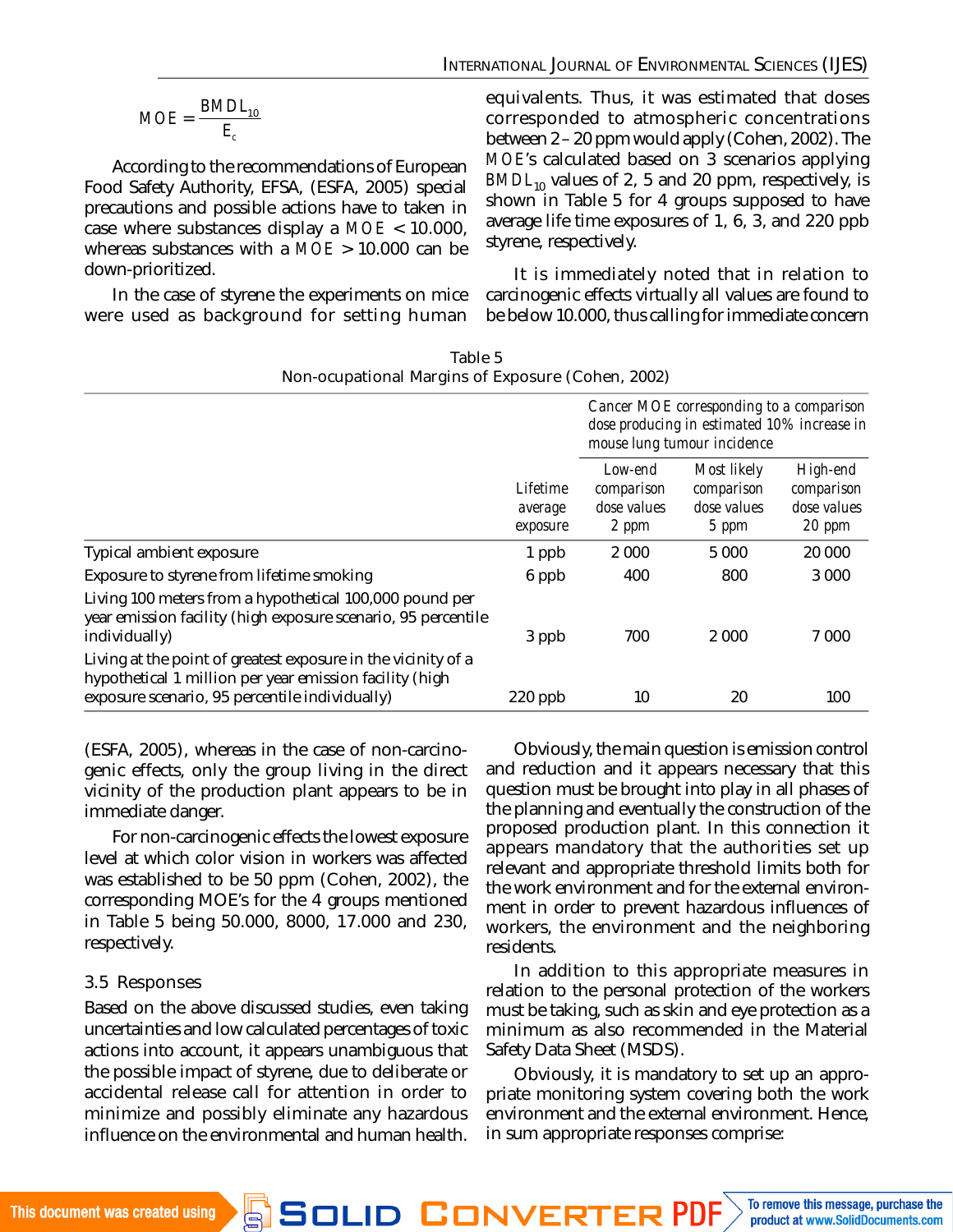- **•** Emission control and reduction measures.
- **•** Establishment of appropriate threshold limit for the work environment.
- **•** Establishment of appropriate threshold values for the external environment.
- **•** Requirement for workers to use appropriate personal protection equipment.
- **•** Setting up an appropriate monitoring system for the work environment.
- **•** Setting up an appropriate monitoring system for the external environment.

A detailed discussion of the above mentioned responses, e.g. details on the monitoring systems are outside the scope of the present study, as the responses will be strongly linked to the actual construction phase as well as the subsequent production phase.

#### 4. CONCLUSIONS

Styrene is one of the most frequently used monomers in the polymer industry and as such major production facilities apparently is necessary in order to comply with the constantly increasing demands for raw materials. In this context an ongoing project to establish a major styrene producing plant in Kazakhstan calls for attention as styrene may adversely affect both the environmental and human health in case of deliberate or accidental releases of monomeric styrene.

The present paper summarizes, within the frame of the DPSIR framework, a series of previously published studies on styrene in combination with a series of QSAR/QSTR calculations in order to collect the necessary data for a preliminary risk assessment of styrene.

From our studies it appears evident that although the acute toxicity of styrene is relatively low a series of adverse effects, including carcinogenicity, teratoxicity and embryotoxicity may very well occur in addition to effects like skin and eye irritation. On the other hand we find that the probabilities for adverse organ effects in general are low.

Based on the data collected it is strongly emphasized that the questions of emissions of styrene must be taken into consideration during all phase of the construction of the production plant and subsequently, when the plant is in operation emissions of styrene must be controlled and monitored during all stages of the production. Thus, setting threshold limits for the emissions of styrene and the establishment of an appropriate monitoring system appears mandatory measures.

Personal protection equipment must be used by the workers.

#### **REFERENCES**

- ASTDR. "Toxicological Profile of Styrene", *<http://www.atsdr>. cdc.gov/toxprofiles/tp53-c8.pdf* (accessed Oct. 2009).
- Berding V., Schwartz S., Matthies M., 1999. "Visualization of the Complexity of EUSES", *Environ. Sci. Pollut. Res.* **6**, 37–43.
- Cohen J., 2002. "Risk in Perspective. Evaluating the Risk to Workers and the Public from Styrene Exposure". *Harvard Center for Risk Analysis.<www.hcra.harvard.edu>*.
- Dawson P.A., Rao A., 2006. "Asbt, UCSD-Nature Molecule Pages", *http://www.signaling-gateway.org/molecule/ query?afcsid=A002779* (accessed Oct. 2009).
- EC, 2006. "Regulation (EC) No. 1907/2006 of the European Parliament and of the Council of 18 December 2006 Concerning the Registration, Evaluation, Authorization and Restriction of Chemicals (REACH)", *establishing a European Chemicals Agency, amending Directive 1999/45/EC and repealing Council Regulation (EEC) No 793/93 and Commission Regulation (EC) No 1488/94 as well as Council Directive 76/769/EEC and Commission Directives 91/155/EEC, 93/67/EEC, 93/105/EC and 2000/21/EC; Article 57d,e [\(http://eur-lex.europa.eu/](http://eur-lex.europa.eu/) LexUriServ/site/en/oj/2006/l\_396/l\_39620061 230en00 010849.pdf*; (accessed Oct. 2009).
- EPA, 1994. "ECOSAR, A Computer Program for Estimating the Ecotoxicity of Industrial Chemicals Based on Structure Activity Relationships. User's Guide", *http:/ /nepis.epa.gov/Exe/ZyNET.exe20001KQL.TXT?ZyAction D=ZyDocument&Client=EPA&Index=1991+Thru +1994&File=D%3A\ZYFILES\INDEX+DATA\91TH RU94\TXT\00000007\20001KQL.TXT&User=anon ymous&Password=anonymous&ImageQuality=r85 g16%2Fr85g16%2Fx150y150g16%2Fi500&Display =hpfrw&Back=ZyActionS&MaximumPages=5&Query= fname%3D%2220001KQL.TXT%22* (accessed, Oct. 2009).
- EPA, 1995. "The use of the Benchmark dose Approach in Health Risk Assessment". *Risk Assessment Forum. EPA/ 630/R-94-007*. Washington, DC: U.S. Environmental Protection Agency.
- EPA, 1999. "Category for Persistent, Bioaccumulative and Toxic New Chemical Substances". *Federal Register (64 FR 60194-60204*, November 4, 1999 (FRL-6097-7)).
- EPA, 2008a. "Estimation Program Interface (EPI) Suite", *http://www.epa.gov/oppt/exposure/pubs/episuite.htm* (accessed Oct. 2009).